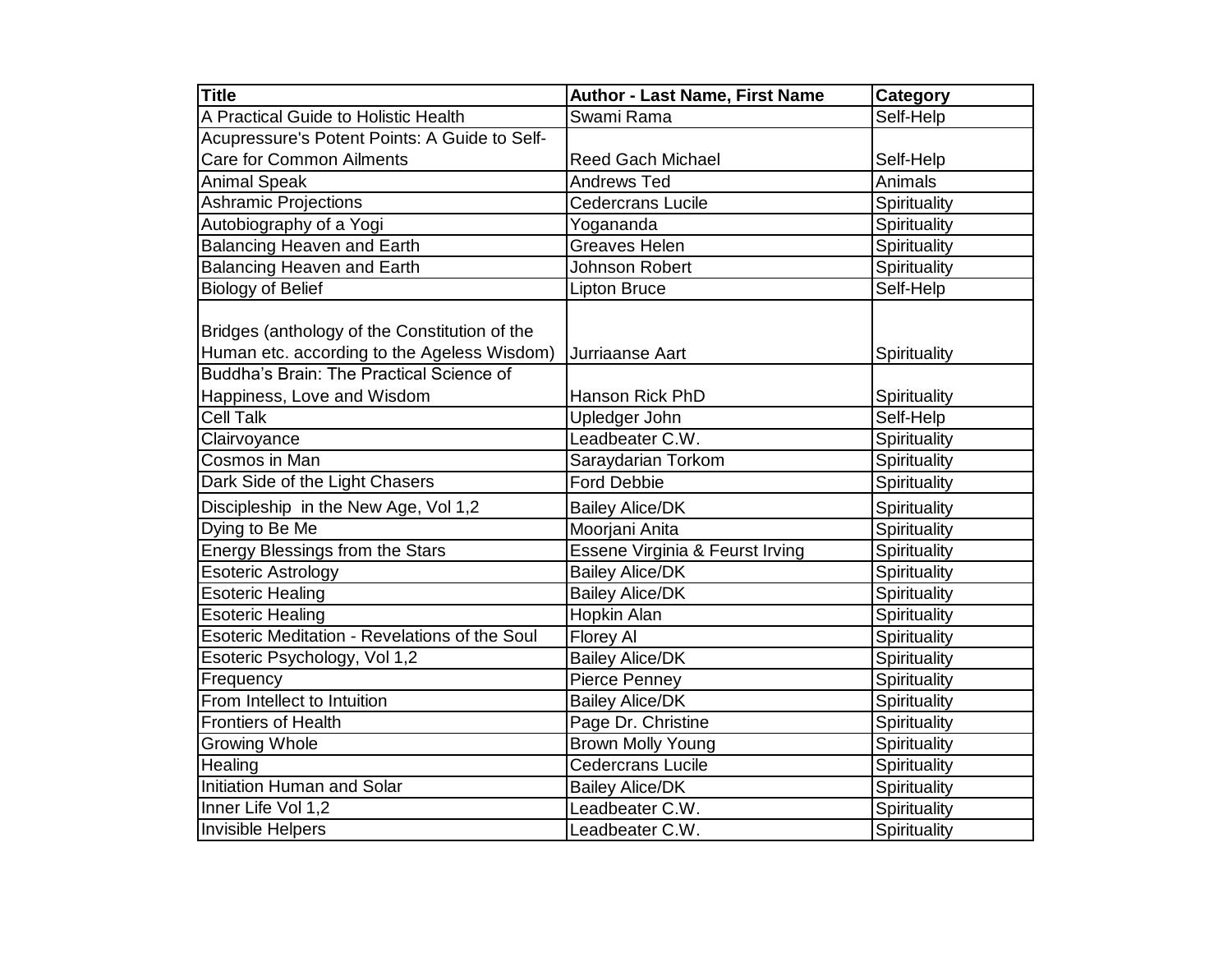| <b>Title</b>                                         | <b>Author - Last Name, First Name</b> | Category     |
|------------------------------------------------------|---------------------------------------|--------------|
| <b>Invisible Heroes: Survivors of Trauma and How</b> |                                       |              |
| <b>They Heal</b>                                     | Naparstek Belleruth                   | Spirituality |
| <b>Joints and Glands Exercises</b>                   | Swami Rama                            | Health       |
| Leap of Perception                                   | Pierce Penney                         | Spirituality |
| Life and Teaching of the Masters of the Far          |                                       |              |
| East                                                 | Baird T. Spalding                     | Spirituality |
| Life- Here and Hereafter                             | Johnston Brenda                       | Spirituality |
| Love In the Earth: A Kaleidoscope of Crystals        | Melody                                | Crystals     |
| Love Without End - Jesus Speaks                      | Green Glenda                          | Spirituality |
| Mahatma   & II                                       | <b>Grattan Brian</b>                  | Spirituality |
| Medicine Cards (Book & Cards)                        | Sams Jamie/Carson David               | Animals      |
| Messages From The Body: Their Psychological          |                                       |              |
| Meaning                                              | Lincoln Michael                       | Self-Help    |
| New Age Healing                                      | <b>Johnston Brenda</b>                | Spirituality |
| Path of the Soul - How Jesus Attained Christ         |                                       |              |
| Consciousness                                        | Florey Al                             | Spirituality |
| <b>Perfect Brilliant Stillness</b>                   | Carse David                           | Spirituality |
| Power and Use of Thought                             | Leadbeater C.W.                       | Spirituality |
| Practice Energy Healing in Integrity - The Joy of    |                                       |              |
| Offering Your Gifts Legally & Ethically              | Murphy Midge JD, PhD                  | Ehics        |
| Psych-K: The Missing Peace In Your Life!             | <b>Williams Robert</b>                | Self-Help    |
| <b>Quantum Healing Through Radical</b>               |                                       |              |
| Forgiveness                                          | <b>Tipping Colin</b>                  | Self-Help    |
| Ramtha                                               | Knight JZ                             | Spirituality |
| Saving the Planet                                    | <b>Guy Henry</b>                      | Spirituality |
| Symbols                                              | Leadbeater C.W.                       | Spirituality |
| Symphony of the Zodiac                               | Saraydarian Torkom                    | Spirituality |
| Synthesis in Healing                                 | Judy Jacka                            | Spirituality |
| Tapestry of the Gods, Vol 1,2 (book about "the       |                                       |              |
| ashram of synthesis," an ashram that includes        |                                       |              |
| Rays 1,2 and 7)                                      | <b>Robbins Michael</b>                | Spirituality |
| The Ageless Wisdom Teaching                          | Crème Benjamin                        | Spirituality |
| The Anatomy Coloring Book                            | Kapit Wynn/Elson LawrenceM.           | Anatomy      |
| The Animal Kingdom: A Spiritual Perspective          | <b>Bailey Alice/DK</b>                | Spirituality |
| The Art of Joyful Living                             | Swami Rama                            | Self-Help    |